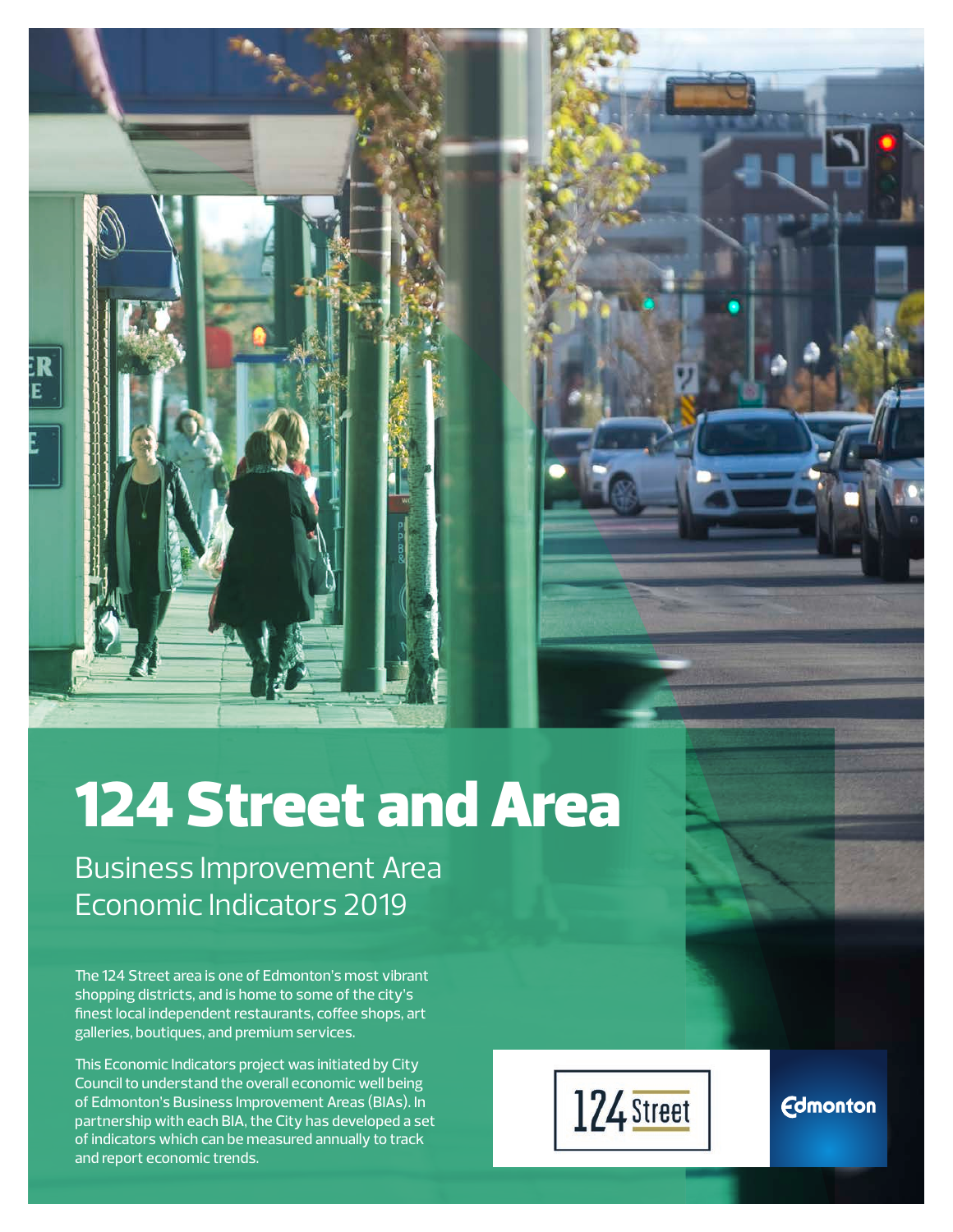## **individual businesses are thriving**

## businesses report they are stable, growing or in decline



Decrease in respondents who reported growing success\*

# **patrons report the bia is aesthetically pleasing**



Increase in respondents who agree\*

# **number of businesses within a bia is stable or growing**

number of licenced businesses, year-over-year

+38 2017 **New Licences**

**m m m m m m m** ज ज **Total Licenced Businesses: 261**



 ज के के न क  $\Box$ **Total Licenced Businesses: 295 Change from 2017: +34**



<del>ள எ எ எ எ எ எ</del>  $\Box$ 

**Total Licenced Businesses: 310 Change from 2018: +15**

Decrease in New Licences\*

Increase in Total Licences<sup>\*</sup>  $\overline{11}$  = 4 New Business Licences

# **businesses report they are satisfied with the mix of existing businesses in the area**



Increase in respondents who reported satisfaction\*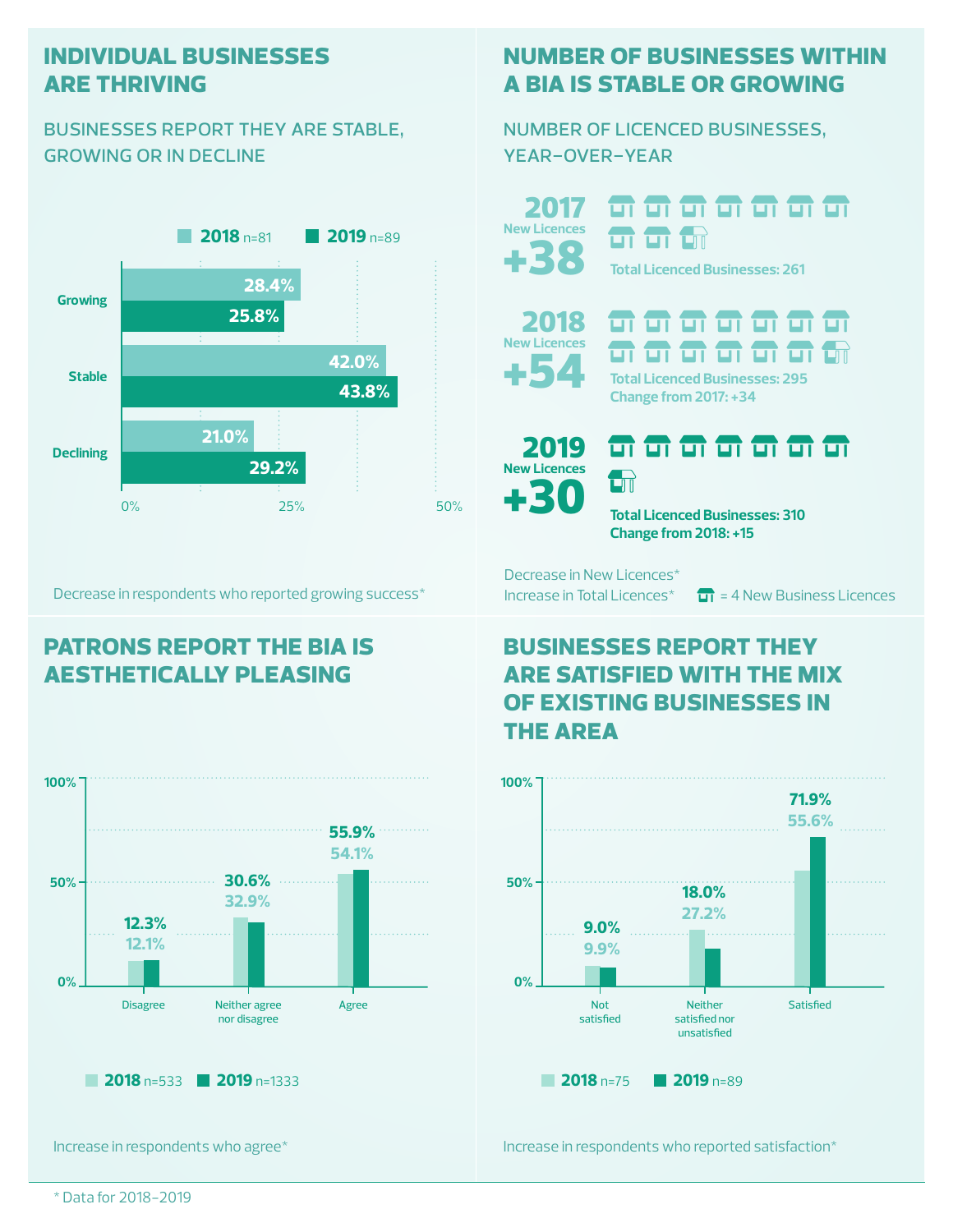

# **bia property is desirable**

average commercial assessment value, by asset type



# **patrons report the area is a destination location**



Decrease in respondents who stated Yes\*

# **property is being improved**

number and value of building permits

The number of building permits has decreased, while the total construction value has increased\*